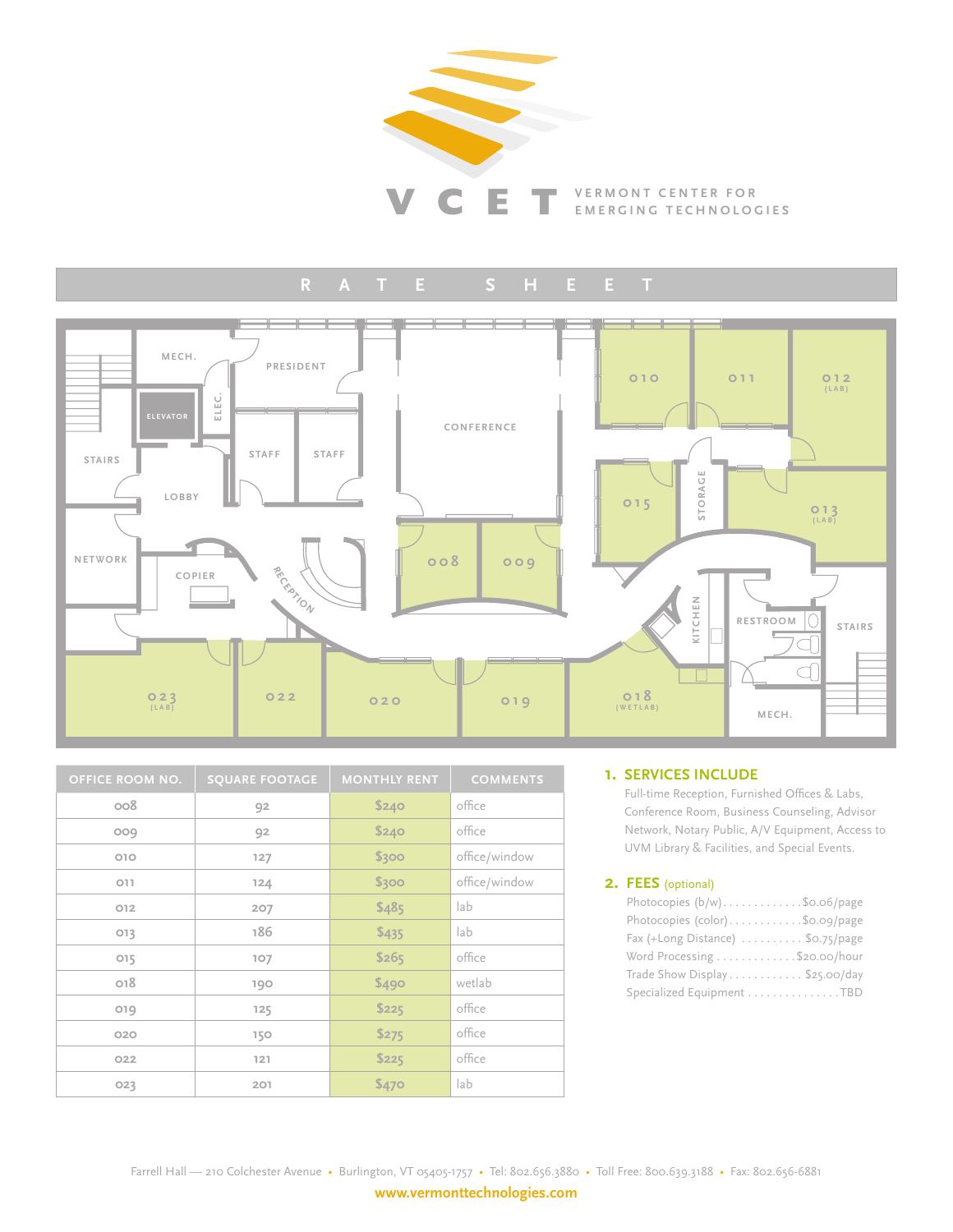

# $\mathbf V$   $\mathbf C$   $\mathbf E$   $\mathbf T$  vermont center for









# **T H E C E N T E R**

The Vermont Center for Emerging Technologies (VCET) is a leading-edge technology business incubator located on Trinity Campus at the University of Vermont in Burlington. VCET offers selected early-stage businesses a menu of traditional incubator services such as furnished office and laboratory space, business consultation, shared office equipment, administrative support, business education and workshops.

Resident and affiliated companies receive added value through VCET's association with the University of Vermont, and other educational institutions. The role of the Center is twofold:

- To increase the number of successful technology-based small **companies originating in or relocating to Vermont.**
- **To promote and accelerate university and industry technology transfer and commercialization.**

Residents of the Center enjoy access to UVM, including many of the same benefits and privileges afforded to faculty, staff and students.

# **L E V E R A G I N G R E S O U R C E S . . .**

- Coaching and mentoring from both on-site and affiliated experts
- Direct connections to angel investors and venture capital resources
- **Availability of research and teaching faculty, and student interns**
- **Access to two libraries and specialized research databases**
- $\blacksquare$  Collaboration with private and public partners, including: Vermont Technology Council, the Department of Economic Development, the Vermont Business Roundtable, Norwich University, Vermont State Colleges, private corporations and Federal Laboratories

[ continued on reverse ]